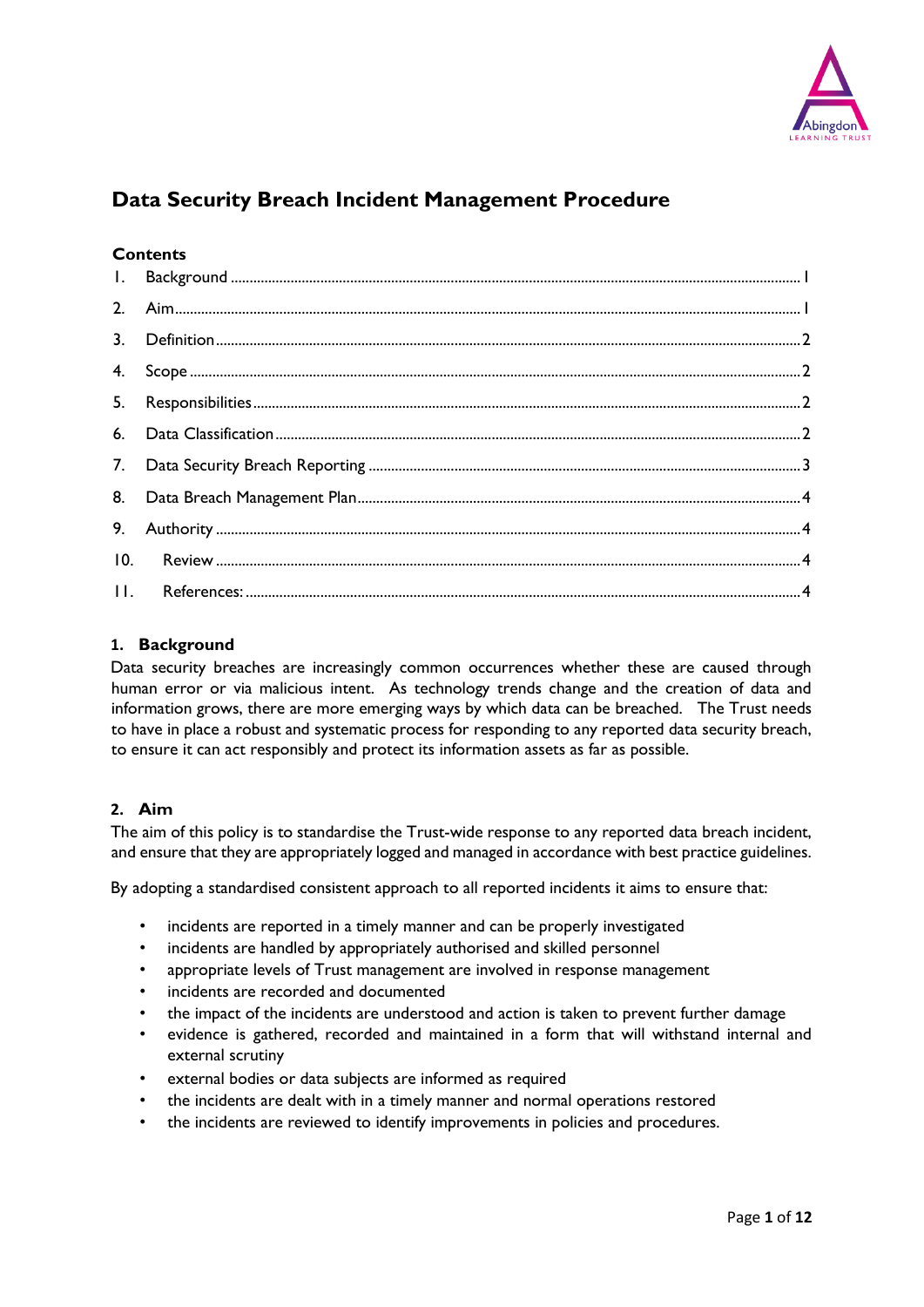

## <span id="page-1-0"></span>**3. Definition**

A data security breach is considered to be "any loss of, or unauthorised access to, Trust data". Examples of data security breaches may include:

- Loss or theft of data or equipment on which data is stored
- Unauthorised access to confidential or highly confidential Trust Data
- Equipment failure
- Human error
- Unforeseen circumstances such as a fire or flood
- Hacking attack
- 'Blagging' offences where information is obtained by deceit

For the purposes of this policy data security breaches include both confirmed and suspected incidents.

### <span id="page-1-1"></span>**4. Scope**

This Trust-wide policy applies to all Trust information, regardless of format, and is applicable to all staff, students, visitors, contractors and data processors acting on behalf of the Trust

#### <span id="page-1-2"></span>**5. Responsibilities**

#### 5.1 Information users

All information users are responsible for reporting actual, suspected, threatened or potential information security incidents and for assisting with investigations as required, particularly if urgent action must be taken to prevent further damage.

### 5.2 Heads of School/Department/Teachers

Heads of Departments and School Teachers are responsible for ensuring that staff act in compliance with this policy and assist with investigations as required.

### 5.3 Chief Finance Officer (CFO)

The Chief Finance Officer will be responsible for overseeing management of the breach in accordance with the Data Breach Management Plan with the Chief Executive Officer (CEO) as necessary. Suitable delegation may be appropriate in some circumstances.

#### 5.4 Contact Details

In the event that the CFO need to be contacted, email  $gdrp@abingdonlearningtrust.org$ 

### <span id="page-1-3"></span>**6. Data Classification**

Data security breaches will vary in impact and risk depending on the content and the quantity of the data involved, therefore it is important that the Trust is able to quickly identify the classification of the data and respond to all reported incidents in a timely and thorough manner.

All reported incidents will need to include the appropriate data classification in order for assessment of risk to be conducted. Data classification referred to in this policy means the following approved Trust Data Categories:

#### 6.1 Public Data:

Information intended for public use, or information which can be made public without any negative impact for the Trust.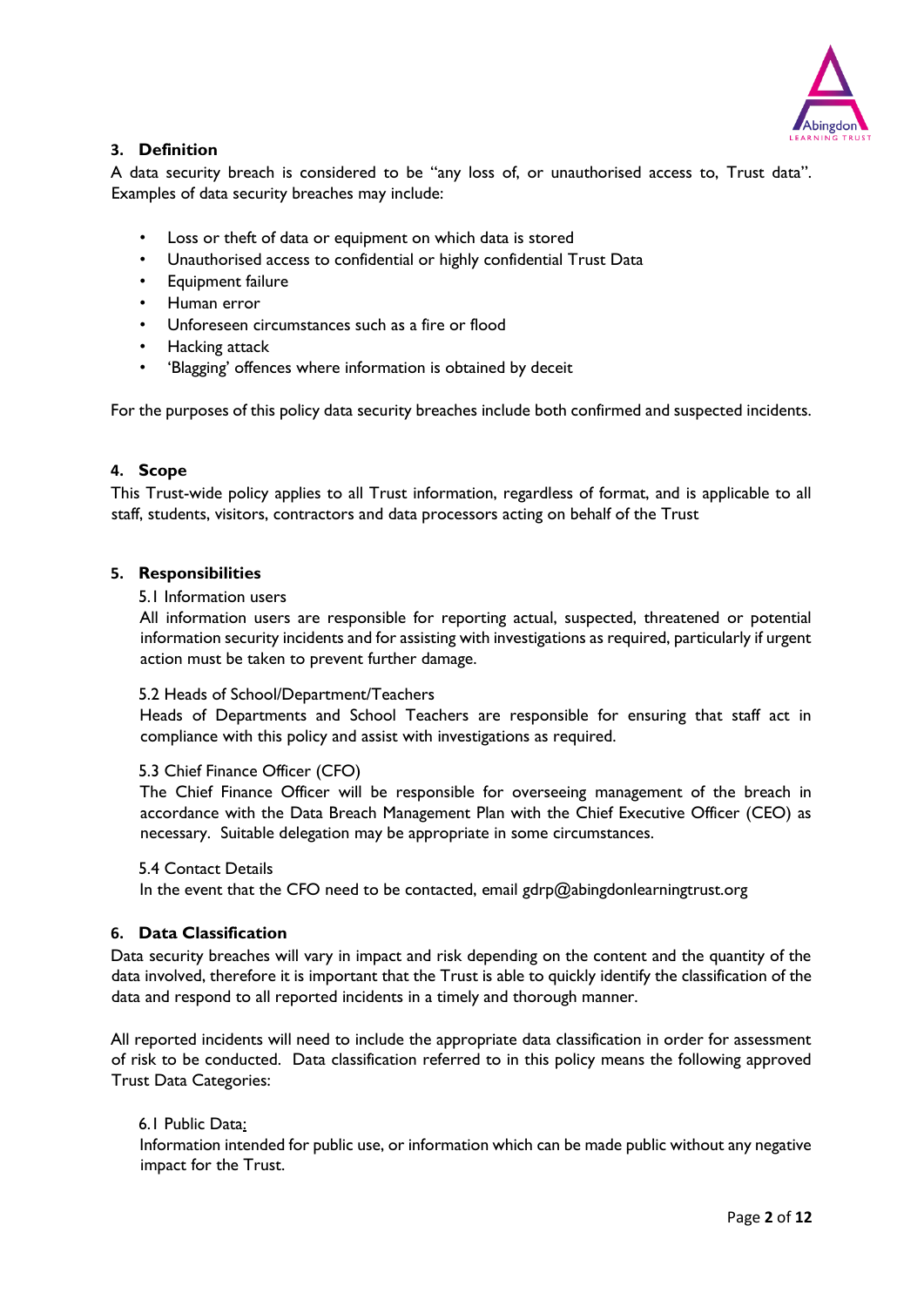

## 6.2 Internal Data:

Information regarding the day-to-day business and academic operations of the Trust. Primarily for staff and student use, though some information may be useful to third parties who work with the Trust.

## 6.3 Confidential Data:

Information of a more sensitive nature for the business and academic operations of the Trust, representing the basic intellectual capital and knowledge. Access should be limited to only those people that need to know as part of their role within the Trust.

## 6.4 Highly confidential Data:

Information that, if released, will cause significant damage to the Trust's business activities or reputation, or would lead to breach of the Data Protection Act. Access to this information should be highly restricted.

## <span id="page-2-0"></span>**7. Data Security Breach Reporting**

Confirmed or suspected data security breaches should be reported promptly to the CFO on,  $gdpr@abingdonlearning trust.org.$  The report should include full and accurate details of the incident including who is reporting the incident and what classification of data is involved. Where possible the incident report form should be completed as part of the reporting process. See **Appendix 1.** 

Once a data breach has been reported an initial assessment will be made to establish the severity of the breach and who the lead responsible officer to lead should be. See **Appendix 2.** 

All data security breaches will be centrally logged in the GDPR365 Management tool to ensure appropriate oversight in the types and frequency of confirmed incidents for management and reporting purposes.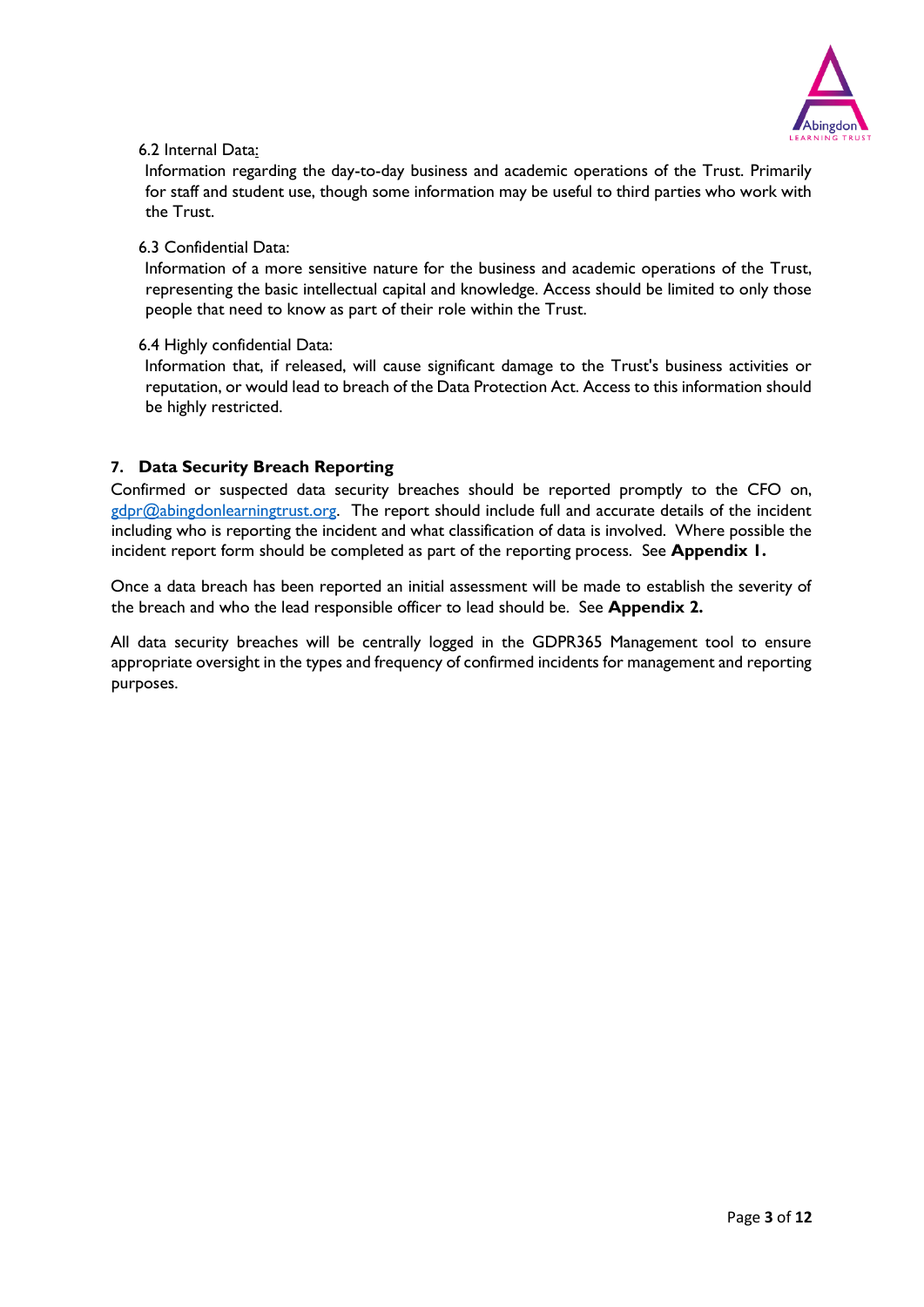

## <span id="page-3-0"></span>**8. Data Breach Management Plan**

The management response to any reported data security breach will involve the following four elements. See **Appendix 3** for suggested checklist.

- A. Containment and Recovery
- B. Assessment of Risks
- C. Consideration of Further Notification
- D. Evaluation and Response

Each of these four elements will need to be conducted in accordance with the checklist for Data Security Breaches. An activity log recording the timeline of the incident management should also be completed. See **Appendix 4.**

### <span id="page-3-1"></span>**9. Authority**

Staff, students, contractors, consultants, visitors and guests who act in breach of this policy, or who do not act to implement it, may be subject to disciplinary procedures or other appropriate sanctions.

## <span id="page-3-2"></span>**10. Review**

The CFO will monitor the effectiveness of this policy and carry out regular reviews of all reported breaches.

#### <span id="page-3-3"></span>**11. References:**

Information Commissioner:

[https://ico.org.uk/media/1562/guidance\\_on\\_data\\_security\\_breach\\_management.pdf](https://ico.org.uk/media/1562/guidance_on_data_security_breach_management.pdf)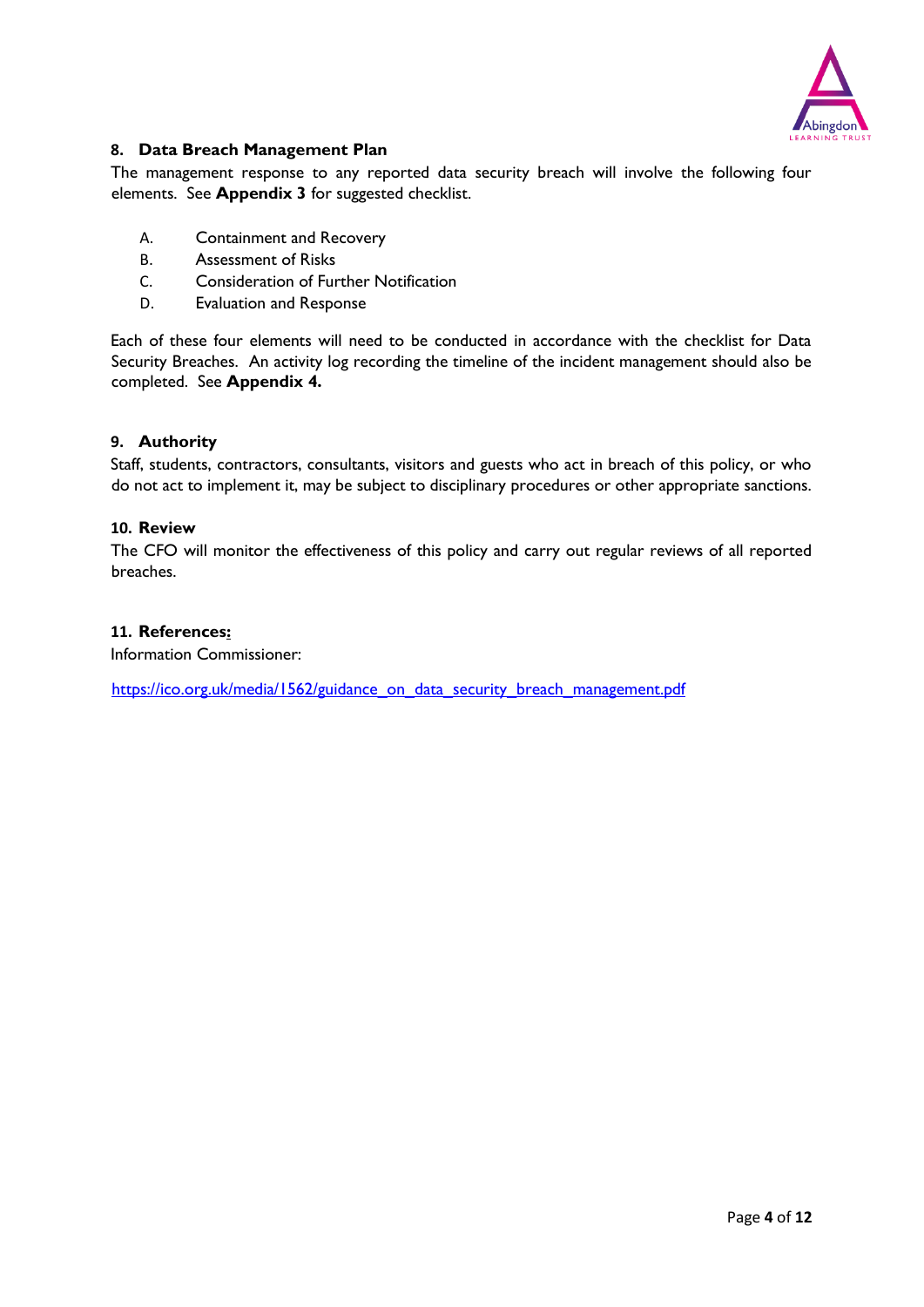

## **Appendix 1: Incident Report Form**

| <b>Description of the Data Breach:</b>                                    |  |
|---------------------------------------------------------------------------|--|
|                                                                           |  |
|                                                                           |  |
| Time and Date breach was identified<br>and by whom.                       |  |
|                                                                           |  |
| Who is reporting the breach:                                              |  |
| Name/Post/Dept                                                            |  |
|                                                                           |  |
| <b>Contact details:</b><br><b>Telephone/Email</b>                         |  |
|                                                                           |  |
|                                                                           |  |
| <b>Classification of data breached</b>                                    |  |
| (in accordance with Trust Security<br>Policy)                             |  |
| <b>Public Data</b><br>i.                                                  |  |
| Internal Data<br>ii.                                                      |  |
| Confidential Data<br>iii.                                                 |  |
| Highly confidential Data<br>IV.                                           |  |
| Volume of data involved                                                   |  |
|                                                                           |  |
|                                                                           |  |
| Confirmed or suspected breach?                                            |  |
|                                                                           |  |
|                                                                           |  |
| Is the breach contained or ongoing?                                       |  |
|                                                                           |  |
|                                                                           |  |
|                                                                           |  |
| If ongoing what actions are being<br>taken to recover the data            |  |
|                                                                           |  |
|                                                                           |  |
| Who has been informed of the                                              |  |
| breach                                                                    |  |
|                                                                           |  |
| Any other relevant information                                            |  |
|                                                                           |  |
|                                                                           |  |
| Email password protected form to the GDPR: gdpr@abingdonlearningtrust.org |  |
| Received by:                                                              |  |
| Date/Time:                                                                |  |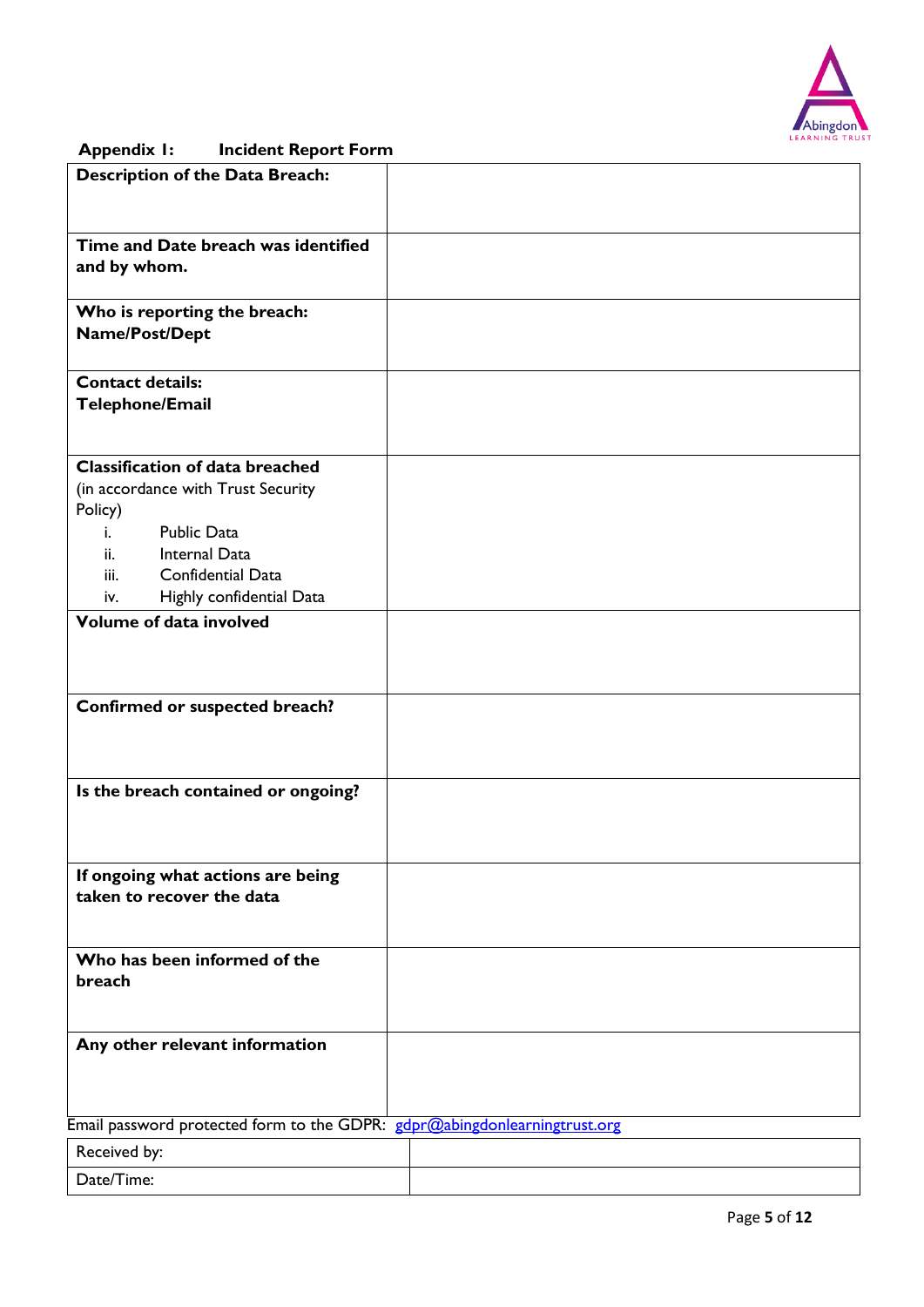

## **Appendix 2: Evaluation of Incident Severity**

The severity of the incident will be assessed per the GDPR Guidance, and would be made based upon the following criteria:

| <b>Criticality: Major Incident</b>                                                                                                                                                                                                                                                                                                                                   | <b>Contact:</b>                                                                                                                                                                                                                                                                                                                                                                              |
|----------------------------------------------------------------------------------------------------------------------------------------------------------------------------------------------------------------------------------------------------------------------------------------------------------------------------------------------------------------------|----------------------------------------------------------------------------------------------------------------------------------------------------------------------------------------------------------------------------------------------------------------------------------------------------------------------------------------------------------------------------------------------|
| Highly Confidential/Confidential Data<br>Personal data breach involves > 1000 individuals<br>External third party data involved<br>Significant or irreversible consequences<br>Likely media coverage<br>Immediate response required regardless of<br>whether it is contained or not<br>Requires significant response beyond normal<br>operating procedures           | Chief Executive Officer / Chief Finance Officer<br>To be determined by the school.<br>Other relevant contacts<br>Governance and Information Compliance<br>Internal senior managers as required<br>Contact external parties as<br>required ie police/ICO/individuals impacted                                                                                                                 |
| <b>Moderate Criticality: Serious Incident</b>                                                                                                                                                                                                                                                                                                                        | <b>Contact:</b>                                                                                                                                                                                                                                                                                                                                                                              |
| <b>Confidential Data</b><br>Not contained within Trust<br>Breach involves personal data of more<br>than 100 individuals<br>Significant inconvenience will be<br>experienced by individuals impacted<br>Incident may not yet be contained<br>Incident does not require immediate response<br>Incident response may require notification to<br>Trust's senior managers | <b>Chief Finance Officer</b>                                                                                                                                                                                                                                                                                                                                                                 |
| <b>Low Criticality: Minor Incident</b>                                                                                                                                                                                                                                                                                                                               | <b>Contact:</b>                                                                                                                                                                                                                                                                                                                                                                              |
| Internal or Confidential Data<br>Small number of individuals involved<br><b>Risk to Trust low</b><br>Inconvenience may be suffered by individuals<br>impacted<br>Loss of data is contained/encrypted<br>Incident can be responded to during working hours Ex<br>Email sent to wrong recipient<br>Loss of encrypted mobile device                                     | Lead Responsible Officer<br>Head of School/Faculty or Department (May de<br>responsibility to another appropriate<br>senior member of staff)<br>Other relevant contacts:<br>IS Service Management/Duty Incident<br>Manager to advise and lead on technical<br>aspects of containment/recovery<br>Governance Team to follow up on policy<br>procedures for managing personal data<br>breaches |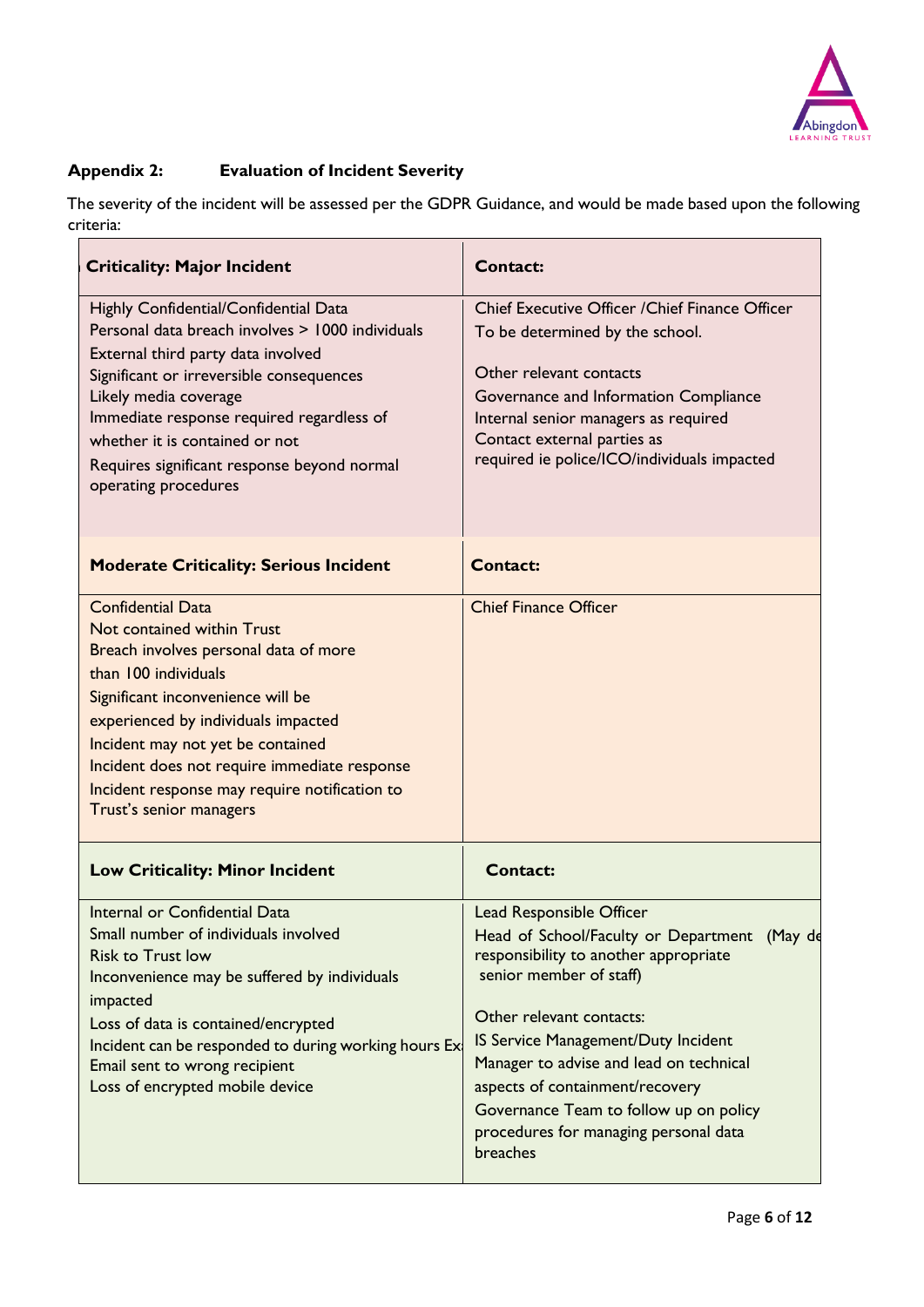

# **Appendix 3: Data Breach Checklists**

- A. Containment and Recovery
- B. Assessment of Risks
- C. Consideration of Further Notification<br>D. Evaluation and Response
- Evaluation and Response

| <b>Step</b>    | <b>Action</b>                                                                                                                                                                          | <b>Notes</b>                                                                                                                                                                                                                                                                                                                                           |  |
|----------------|----------------------------------------------------------------------------------------------------------------------------------------------------------------------------------------|--------------------------------------------------------------------------------------------------------------------------------------------------------------------------------------------------------------------------------------------------------------------------------------------------------------------------------------------------------|--|
| A              | <b>Containment and Recovery:</b>                                                                                                                                                       | To contain any breach, to limit further damage as<br>far as possible and to seek to recover any lost data.                                                                                                                                                                                                                                             |  |
| L              | CFO/CEO to<br>ascertain<br>the<br>severity of the breach<br>and<br>determine if any personal data is<br>involved.                                                                      | <b>See Appendix 2</b>                                                                                                                                                                                                                                                                                                                                  |  |
| $\overline{2}$ | <b>CFO/CEO</b><br>for<br>investigating<br>breach and forward a copy of the<br>data breach report                                                                                       | To oversee full investigation and produce report.<br>Ensure lead has appropriate resources including sufficient<br>time and authority. If personal data has been breached also<br>contact Trust Data Protection Officer. In the event that<br>the breach is severe, the Trust CEO or CFO will be<br>contacted to lead the initial response.            |  |
| $\overline{3}$ | Identify the cause of the breach<br>and whether the breach has been<br>contained?<br>Ensure that any possibility of<br>further data loss is removed or<br>mitigated as far as possible | Establish what steps can or need to be taken to contain the<br>breach from further data loss. Contact all relevant<br>departments who may be able to assist in this process.<br>This may involve actions such as taking systems offline or<br>restricting access to systems to a very small number of staff<br>until more is known about the incident. |  |
| 5              | Determine whether anything can<br>be done to recover any losses<br>and limit any damage that may be<br>caused                                                                          | E.g. physical recovery of data/equipment, or where data<br>corrupted, through use of back-ups.                                                                                                                                                                                                                                                         |  |
| 5              | <b>Where</b><br>appropriate,<br>the l<br>CFO/CEO or nominee to inform<br>the police.                                                                                                   | E.g. stolen property, fraudulent activity, offence under<br><b>Computer Misuse Act.</b>                                                                                                                                                                                                                                                                |  |
| 5              | <b>Ensure</b><br>all<br>key<br>actions<br>and<br>decisions<br>logged<br>are<br>and<br>recorded on the timeline.                                                                        |                                                                                                                                                                                                                                                                                                                                                        |  |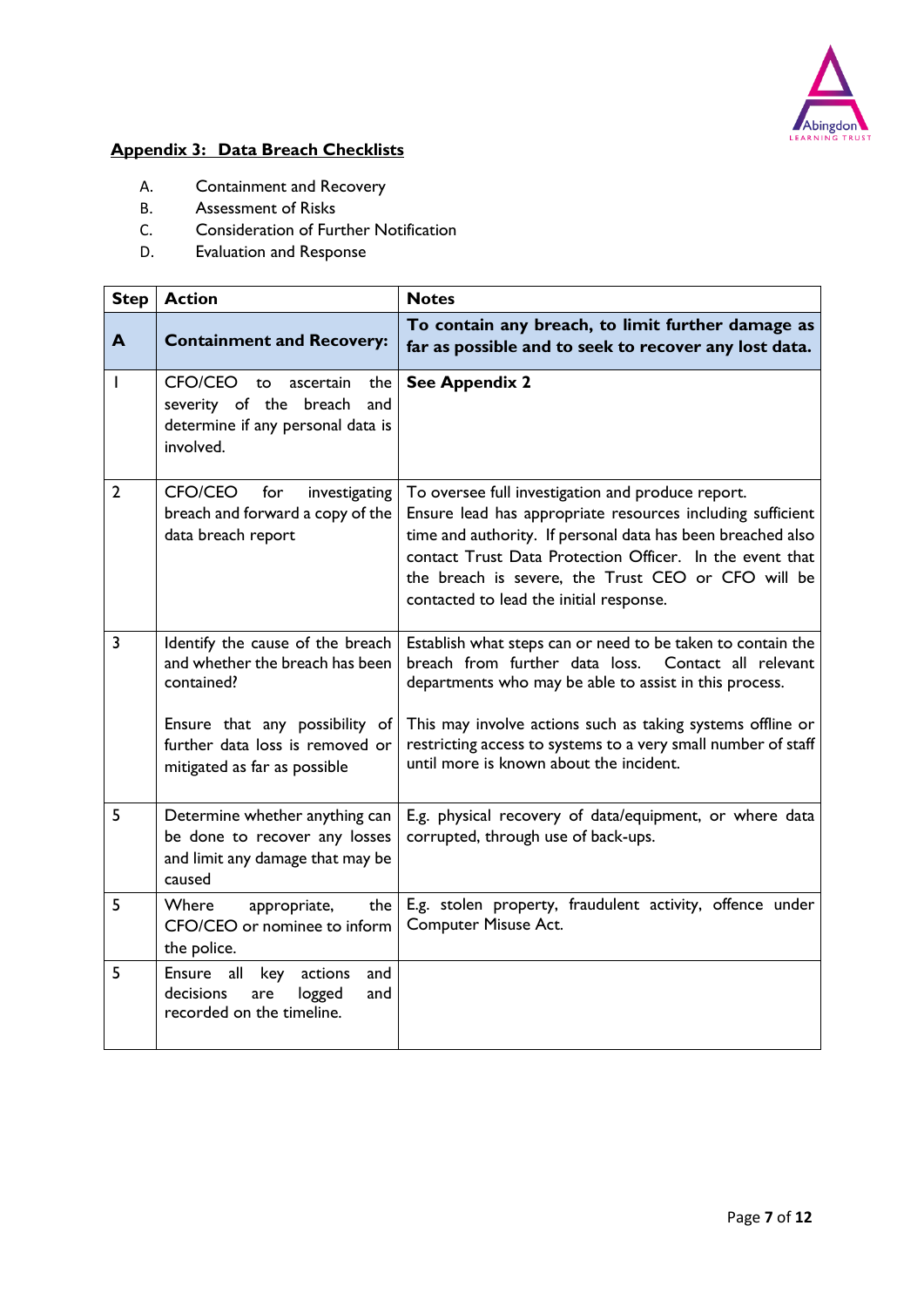

| B            | <b>Assessment of Risks</b>                                                                                                     | To identify and assess the ongoing risks that may be<br>associated with the breach.                                                                                                                                                                                                       |
|--------------|--------------------------------------------------------------------------------------------------------------------------------|-------------------------------------------------------------------------------------------------------------------------------------------------------------------------------------------------------------------------------------------------------------------------------------------|
| 8            | What type and volume of data is<br>involved?                                                                                   | Data Classification/volume of individual data etc                                                                                                                                                                                                                                         |
| 9            | How sensitive is the data?                                                                                                     | Sensitive personal data? By virtue of definition within Data<br>Protection Act (e.g. health record) or sensitive because of<br>what might happen if misused (banking details).                                                                                                            |
| 10           | What has happened to the data?                                                                                                 | E.g. if data has been stolen, it could be used for purposes<br>which are harmful to the individuals to whom the data<br>relate; if it has been damaged, this poses a different type and<br>level of risk.                                                                                 |
| $\mathbf{H}$ | If the data was lost/stolen, were<br>there any protections in place to<br>prevent access/misuse?                               | E.g. encryption of data/device.                                                                                                                                                                                                                                                           |
| 12           | lf<br>the<br>data<br>was<br>damaged/corrupted /lost, were<br>there protections in place to<br>mitigate the impact of the loss? | E.g. back-up tapes/copies.                                                                                                                                                                                                                                                                |
| 3            | How many individuals' personal<br>data are affected by breach?                                                                 |                                                                                                                                                                                                                                                                                           |
| 4            | Who are the individuals whose<br>data has been compromised?                                                                    | Students, applicants, staff, customers, clients or suppliers?                                                                                                                                                                                                                             |
| 15           | What could the data tell a third<br>party about the individual?<br>Could it be misused?                                        | Consider this regardless of what has happened to the data.<br>Sensitive data could mean very little to an opportunistic<br>laptop thief while the loss of apparently trivial snippets of<br>information could help a determined fraudster build up a<br>detailed picture of other people. |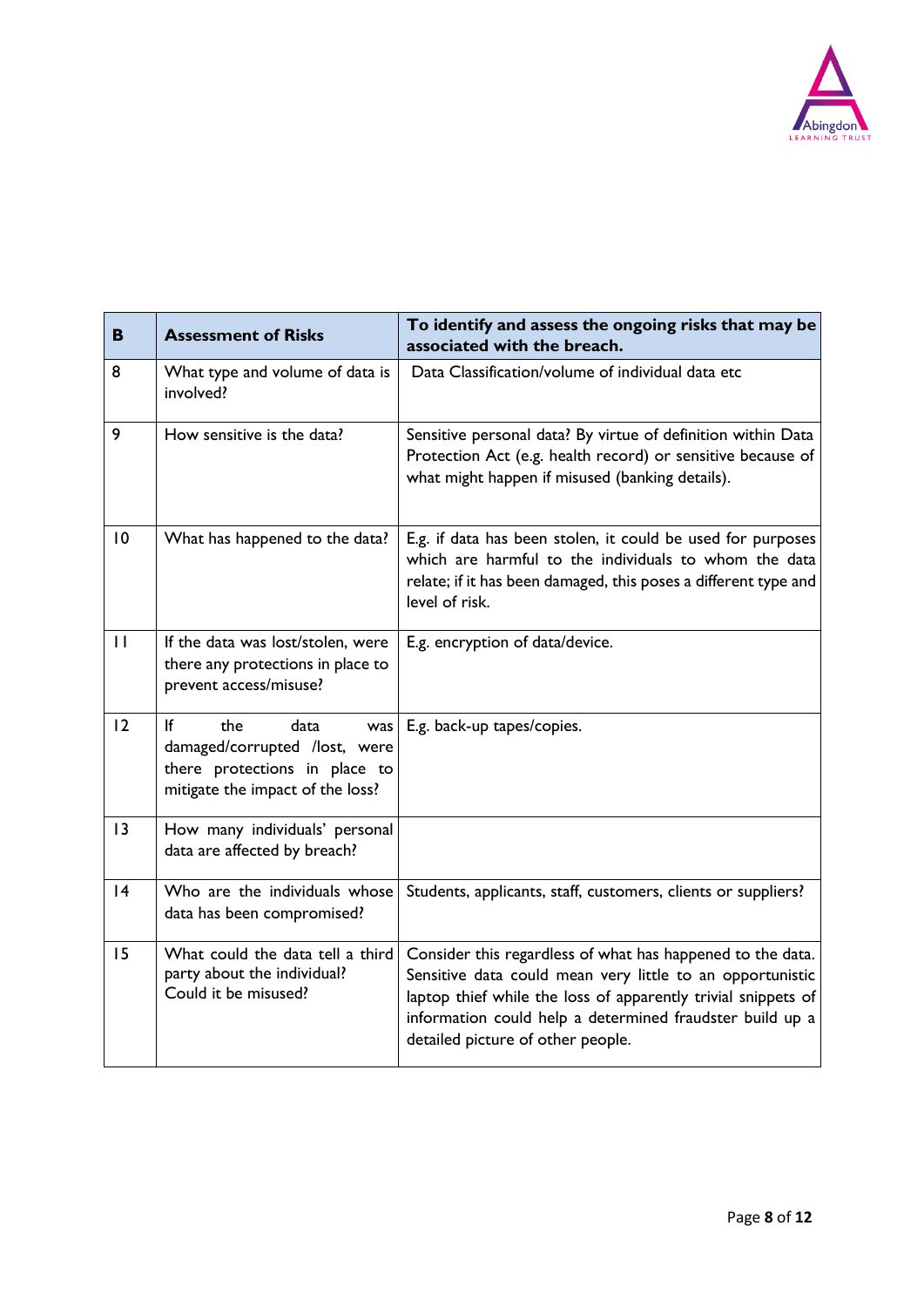

| 16 | Is there actual/potential harm $\mid$ E.g. are there risks to:<br>could<br>come<br>that<br>to<br>any | LEARN<br>physical safety;                                                                                                                                                                                      |
|----|------------------------------------------------------------------------------------------------------|----------------------------------------------------------------------------------------------------------------------------------------------------------------------------------------------------------------|
|    | individuals?                                                                                         | emotional wellbeing;<br>reputation;<br>finances;<br>$\bullet$<br>identify (theft/fraud from release of non-public<br>identifiers);<br>or a combination of these and other private aspects<br>of their life?    |
| 17 | Are there wider consequences to<br>consider?                                                         | E.g. a risk to public health or loss of public confidence in an<br>important service we provide?                                                                                                               |
| 18 | Are there others who might                                                                           | E.g. If individuals' bank details have been lost, consider<br>advise on risks/courses of action?   contacting the banks themselves for advice on anything they  <br>can do to help you prevent fraudulent use. |

|    | Further<br><b>Consideration</b><br>of<br><b>Notification</b>                                                                                                                             | Notification is to enable individuals who may have<br>been affected to take steps to protect themselves<br>or allow the regulatory bodies to perform their<br>functions.                                    |
|----|------------------------------------------------------------------------------------------------------------------------------------------------------------------------------------------|-------------------------------------------------------------------------------------------------------------------------------------------------------------------------------------------------------------|
| 9  | Are there any legal, contractual<br>or regulatory requirements to<br>notify?                                                                                                             | E.g.: terms of funding; contractual obligations                                                                                                                                                             |
| 20 | Can notification help the Trust<br>meet its security obligations<br>the<br>seventh<br>data<br>under<br>protection principle?                                                             | E.g. prevent any unauthorised access, use or damage to the<br>information or loss of it.                                                                                                                    |
| 21 | notification<br>Can<br>help<br>the $ $<br>individual?                                                                                                                                    | Could individuals act on the information provided to<br>mitigate risks (e.g. by changing a password or monitoring<br>their account)?                                                                        |
| 22 | If a large number of people are $ $<br>affected, or there are very<br>serious consequences, inform<br>the Information Commissioner's<br>Office (through the Director of<br>Information). | Contact and liaise with the Director of Legal Services or the<br>Governance and Information Compliance Team.                                                                                                |
| 23 | Consider the dangers of 'over<br>notifying'.                                                                                                                                             | Not every incident will warrant notification "and notifying a<br>whole 2 million strong customer base of an issue affecting<br>only 2,000 customers may well cause disproportionate<br>enquiries and work". |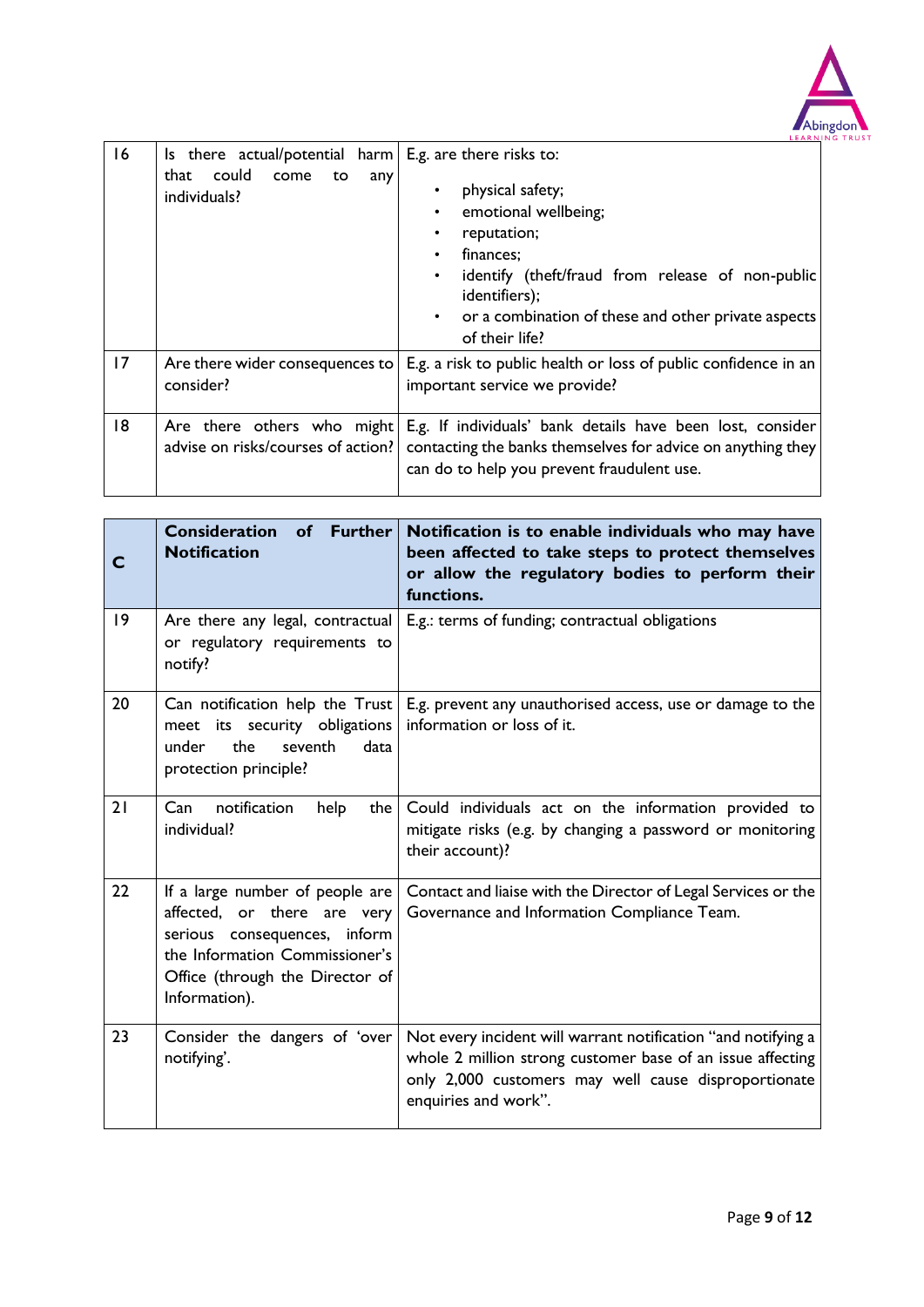

| 24 | Consider whom to notify, what<br>you will tell them and how you<br>will communicate the message.                                         | There are a number of different ways to notify those<br>affected so consider using the most appropriate one.<br>Always bear in mind the security of the medium as well<br>as the urgency of the situation.<br>Include a description of how and when the breach<br>$\bullet$<br>occurred and what data was involved. Include details of<br>what has already been done to respond to the risks<br>posed by the breach.<br>When notifying individuals give specific and clear advice<br>$\bullet$<br>on the steps they can take to protect themselves and<br>also what the institution is willing to do to help them.<br>Provide a way in which they can contact us for further<br>$\bullet$<br>information or to ask questions about what has<br>occurred (e.g. a contact name, helpline number or a<br>web page). |
|----|------------------------------------------------------------------------------------------------------------------------------------------|------------------------------------------------------------------------------------------------------------------------------------------------------------------------------------------------------------------------------------------------------------------------------------------------------------------------------------------------------------------------------------------------------------------------------------------------------------------------------------------------------------------------------------------------------------------------------------------------------------------------------------------------------------------------------------------------------------------------------------------------------------------------------------------------------------------|
| 25 | Consult the ICO guidance on<br>when and how to notify it about<br>breaches.                                                              | Where there is little risk that individuals would suffer<br>significant detriment, there is no need to report. There<br>should be a presumption to report to the ICO where a<br>large volume of personal data is concerned and there is a<br>real risk of individuals suffering some harm. Cases must be<br>considered on their own merits and there is no precise rule<br>as to what constitutes a large volume of personal data.<br>Guidance<br>available<br>from<br>http://www.ico.gov.uk/<br>for organisations/data protection/<br>the guide/principle 7.aspx                                                                                                                                                                                                                                                |
| 26 | Consider, as necessary, the need<br>to notify any third parties who<br>can assist in helping or mitigating<br>the impact on individuals. | E.g. police, insurers, professional bodies, funders, trade<br>website/system<br>unions,<br>owners,<br>bank/credit<br>card<br>companies.                                                                                                                                                                                                                                                                                                                                                                                                                                                                                                                                                                                                                                                                          |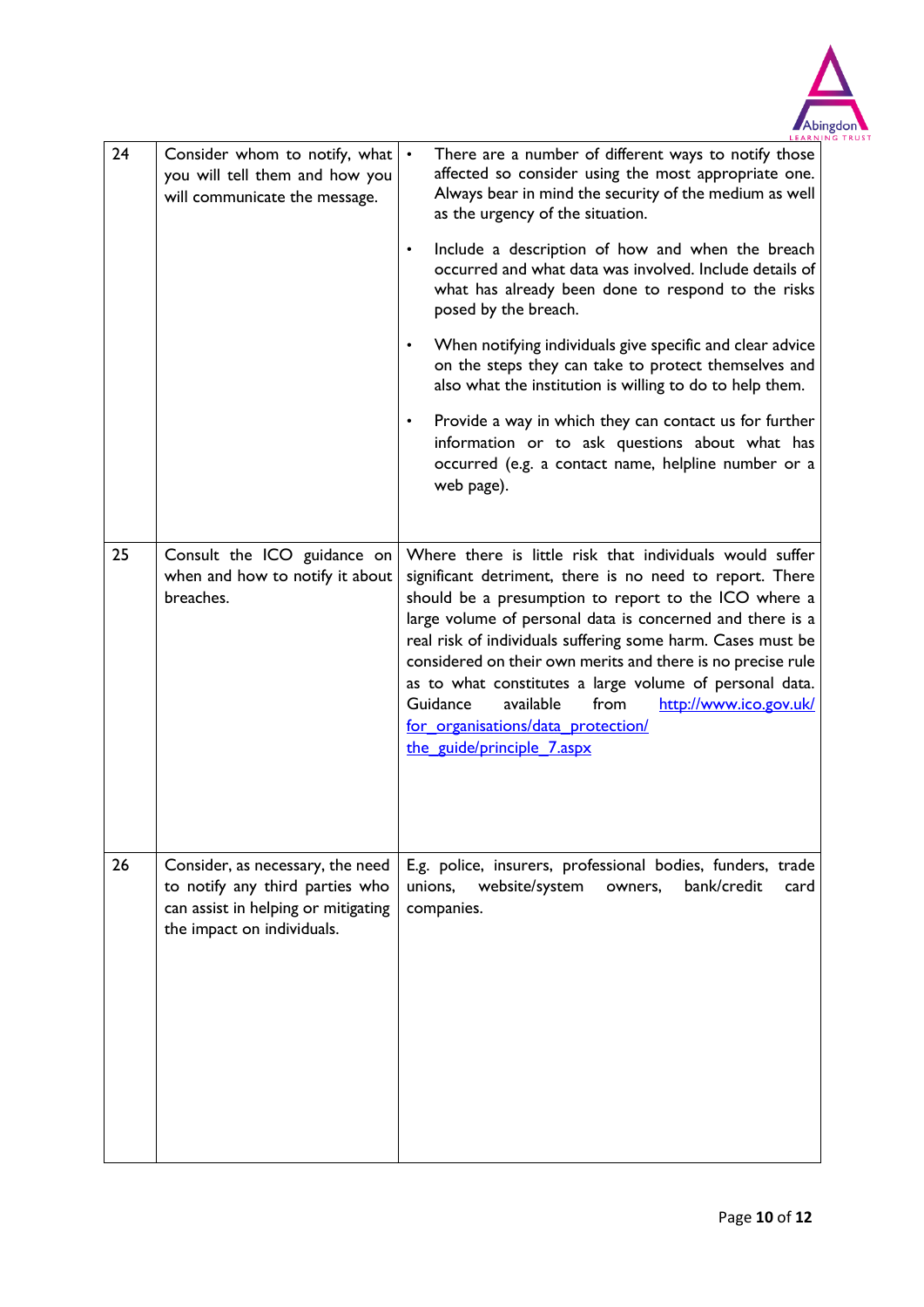

| D  | <b>Evaluation and Response</b>                                                               | To evaluate the effectiveness of the Trust's<br>response to the breach.                                                                  |
|----|----------------------------------------------------------------------------------------------|------------------------------------------------------------------------------------------------------------------------------------------|
| 27 | Establish where any present or<br>future risks lie.                                          |                                                                                                                                          |
| 28 | Consider the data and contexts<br>involved.                                                  | E.g. what data is held, its extent, sensitivity, where and how<br>it is stored, how long it is kept.                                     |
| 29 | Consider and identify any weak<br>in existing security<br>points<br>measures and procedures. | E.g. in relation to methods of storage and/or transmission,<br>use of storage devices, levels of access, systems/network<br>protections. |
| 30 | Consider and identify any weak<br>points in levels of security<br>awareness/training.        | Fill any gaps through training or tailored advice.                                                                                       |
| 31 | Report<br>findings<br>and I<br>on<br>implement recommendations.                              | Report to Information Management and Security Board.                                                                                     |